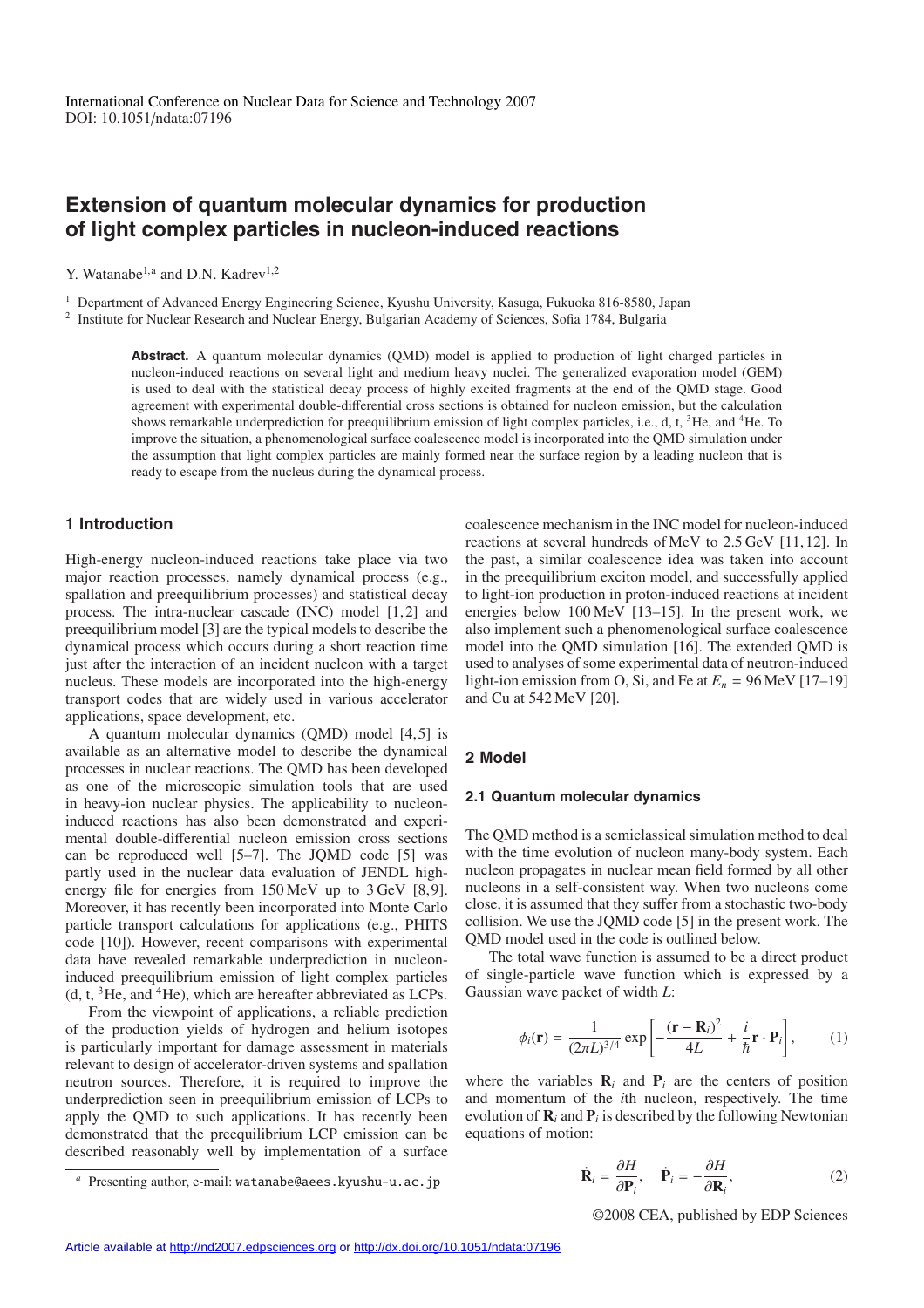where *H* denotes the total Hamiltonian consisting of the kinetic energy, two- and three-body Skyrme type interactions, the Coulomb and the symmetry terms. In addition, twobody collision process is considered in a phenomenological way. Namely, if two nucleons come closer and their impact parameter becomes smaller than a given value,  $(\sigma_{NN}/\pi)^{1/2}$ , determined from the *NN* scattering cross section,  $\sigma_{NN}$ , these nucleons are scattered. In the collision process, the Pauli blocking effect in the final state is taken into account.

The QMD simulation continues up to a certain time (e.g., 100 fm/c in the present work) after a nucleon incidence on the target nucleus. The generated LCPs and fragments are identified at the end of the QMD simulation. The JQMD code adopts the phase-space cluster chain method [21] as the identification procedure, i.e., if two nucleons are within a certain distance (4 fm as the default value) in the coordinate space and their relative momentum is less than the local Fermi momentum, then they are judged to be bound in the same cluster. Particle emission from the thermally equilibrated residual system is considered as statistical decay, and the GEM code based on the generalized evaporation model [22] is used.

#### **2.2 Phenomenological surface coalescence model**

Some modifications [16] have been made in the QMD calculation on the basis of the phenomenological prescriptions incorporated in the INC model by Letourneau et al. [11] and Boudard et al. [12], and the coalescence exciton model by Iwamoto et al. [13, 14] and Bisplinghoff [15].

We assume that a leading nucleon which is ready to leave the composite nucleus, i.e., the reaction system consisting of the incident nucleon and the target nucleus, can be involved in the formation of LCPs in the nuclear surface where the nucleon density is relatively low. Each time one of fast nucleons generated by a series of two-body collisions during the QMD stage passes the border defined by a distance *D* outside the sphere of radius  $R_0$ , it is regarded as the leading nucleon and then the following test for formation and emission of LCPs is implemented.

It is assumed that LCPs are formed by successive coalescence starting from the leading nucleon. Namely, the candidate LCP is chosen by inspecting whether or not the following phase space condition [11, 12] is satisfied:

$$
R_{im} \times P_{im} \le h_0,\tag{3}
$$

where *Rim* and *Pim* are the relative spatial and momentum coordinates of the considered *i*th nucleon with respect to the intermediate cluster *m*. In the first stage of deuteron formation, a counterpart nucleon of the *i*th nucleon corresponds to the intermediate cluster  $m$  in equation (3). The value  $h_0$  is an adjustable parameter. We impose an additional constraint that the center of mass of the cluster should be located far from the radius  $R_0$ , in order to ensure that the candidate cluster is formed in the surface layer region. In the present work, the formation of four kinds of LCPs  $(d, t, 3He, and 4He)$  is considered.

Finally, we check whether or not the candidate LCP can be emitted with respect to the kinetic energy and the Coulomb barrier penetration, according to the order of the same priority list, <sup>4</sup>He > (<sup>3</sup>He or t) > d, as in ref. [11, 12]. The kinetic energy of the LCP denoted by  $\varepsilon_c$  can be calculated as below and it should be positive for the emission:

$$
\varepsilon_c = \sum_{j=1}^{A_c} (E_j + V_j) + B_c,
$$
 (4)

where  $E_i$  and  $V_i$  are the kinetic energy and the potential energy of the *j*th constituent nucleon, respectively, and *Ac* and *Bc* are the mass number and the binding energy of the LCP, respectively.

If the test for emission fails for all LCP candidates, the leading nucleon under consideration is emitted. Then the timeevolution of the system proceeds until the next leading nucleon appears, and the same procedure of the LCP formation is repeated again as mentioned above. This algorithm is continued until the end of the QMD stage and is finally switched to the statistical decay calculation.

#### **3 Results and discussion**

The extended QMD model was first applied to light-ion production from neutron-induced reactions on O, Si, and Fe at  $E_n = 96 \text{ MeV}$  [16]. The QMD simulation was performed with total  $10^6$  events for the major isotopes  ${}^{16}O$ ,  ${}^{28}Si$  and  ${}^{56}Fe$ . The angular and energy distributions of emitted light ions were averaged and converted finally to the double-differential cross sections using the geometrical cross section,  $\pi b_{max}^2$ , where  $b_{max}$  is the maximum impact parameter. The  $b_{max}$  value was determined so that the calculated reaction cross section was saturated:  $b_{max} = 5.0, 5.5,$  and 7 fm for <sup>16</sup>O, <sup>28</sup>Si and <sup>56</sup>Fe, respectively. For the Gaussian width in equation  $(1)$ ,  $L =$  $2.0 \text{ fm}^2$  was used. We adopted the default values used in the JQMD code for the other parameters, e.g., the parameters contained in the effective interaction.

Some adjustable parameters are included in the surface coalescence model mentioned above. For the radius  $R_0$ , the rms radius of the ground state was chosen. Since the distance *D* was found to be sensitive to the rms-half distance of two nucleons in the formed deuteron, the value was finally determined as 2.3 fm to reproduce the experimental value [23]. The value of  $h_0$  was fixed to be 260 MeV fm/c so that a reasonable fit to the experimental data was obtained as shown below.

Figures 1 and 2 show the angle-integrated energy spectra of light-ion production for Si and O in comparison with the experimental data [17, 18]. Our new results present the enhancement of production of LCPs in the medium emission energy range compared to the original QMD calculation, and agreement with the experimental data is fairly improved. However, the improved QMD calculation still exhibits large underestimation around the high energy end of the emission spectra. Note that the same is true for Fe. The underestimation may be partly due to the other reaction processes, such as the direct pick-up process by the incident neutron and the knockout process of preformed LCPs, which cannot be described properly within the present QMD framework. Particularly,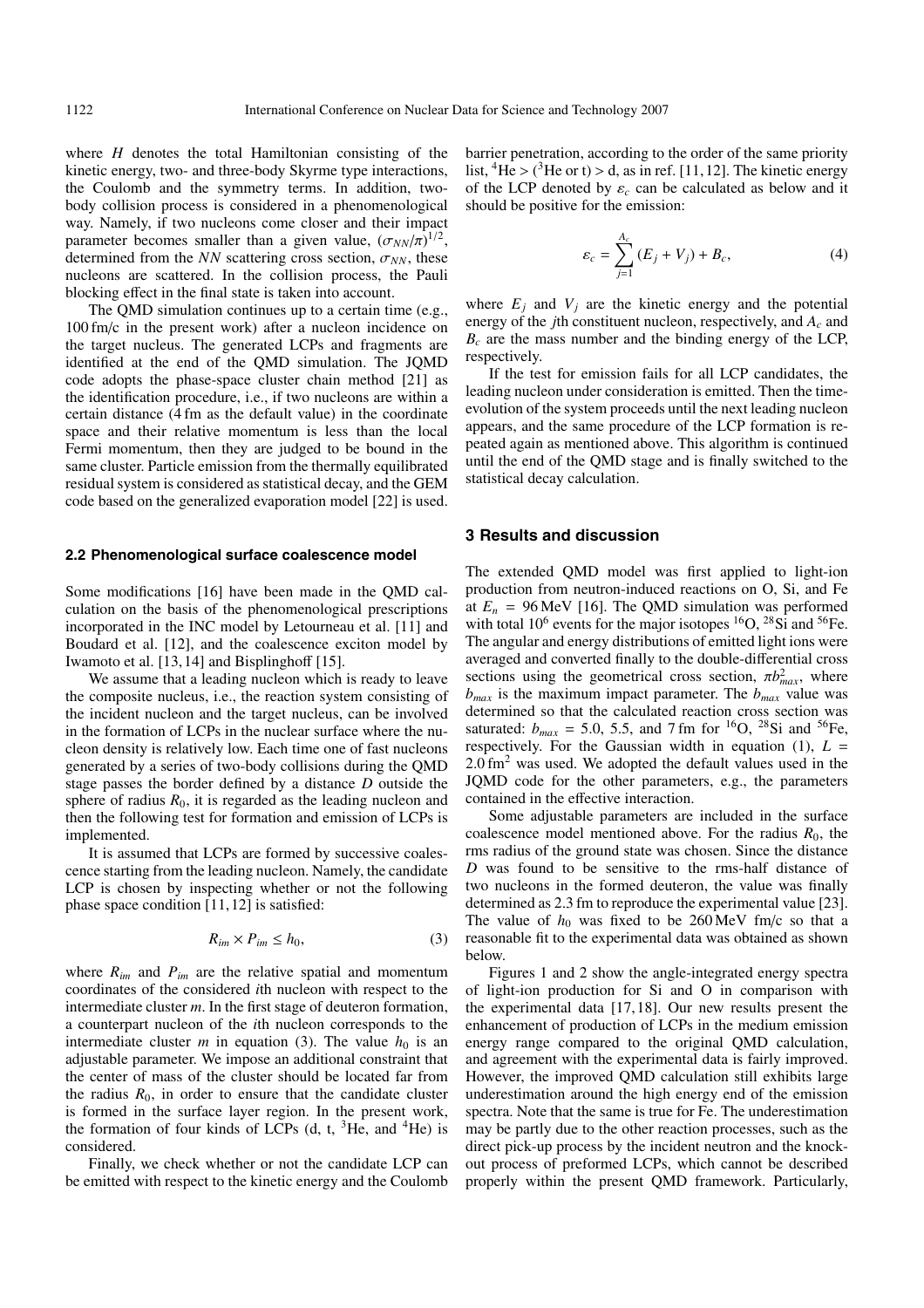

**Fig. 1.** Angle-integrated energy spectra of all light ions produced from the reaction  $n + Si$  at 96 MeV. The experimental data are taken from ref. [18].

the large bump observed around the high energy end of the deuteron spectra corresponds to the transition to the ground state and low-lying excited states of the residual nucleus via direct pickup of a proton. It is expected that this region may be described well by a quantum-mechanical calculation based on DWBA.

In figure 2, the sensitivity of the radius parameter  $R_0$ to production of LCPs is examined. The value of 3.2 fm corresponds to the rms radius of the ground state by the QMD calculation. The yields increase for use of the smaller  $R_0$ , and the effect is more appreciable as the LCP becomes heavier. This enhancement may be reasonably explained from the fact that number of nucleons participated in the formation of LCPs increases when the smaller  $R_0$  is used.

Next, similar calculations are extended to nucleon-induced reactions at higher incident energies. Figure 3 shows a comparison between the calculated double-differential cross sections for neutron-induced production of protons, deuterons, and tritons on Cu at 542 MeV and the experimental data [20]. In the calculation, the parameter  $h_0$  is set to be 330 MeV fm/c so as to obtain better agreement with the experimental data. Enhancement of LCP production in the QMD calculation that takes account of the surface coalescence of LCPs results in fairly good agreement with the measurement, although underestimation is seen at forward angles for deuteron production



**Fig. 2.** Same as in figure 1, but the reaction n + O at 96 MeV. Two results calculated with different  $R_0$  values are plotted. The experimental data are taken from ref. [17].

and overestimation at backward angles for triton production. Reduction of proton production yield is obviously seen in the extended QMD calculation compared with the original QMD calculation, particularily at backward angles, whereas the higher energy component emitted in the forward direction does not change. As a result, the agreement with the measurement is improved for all emission angles. Similar reduction is seen in the INC calculation implementing the surface coalescence method for the reaction  $p + Au$  at 2.5 GeV [11, 12]. From these analyses, it is found that the leading nucleon with higher kinetic energy, namely higher linear momentum, is unlikely to form any deuterons which are satisfied with the phase space condition given by equation (3) because the relative momentum between the leading nucleon and any other nucleons are large. Consequently, it is expected that the leading nucleon with relatively low kinetic energy is allowed to form LCPs.

# **4 Summary and conclusions**

We have proposed a method of improving the QMD prediction of preequilibrium emission of light complex particles in nucleon-induced reactions. A phenomenological surface coalescence model was implemented into the QMD simulation under the assumption that the light complex particles are